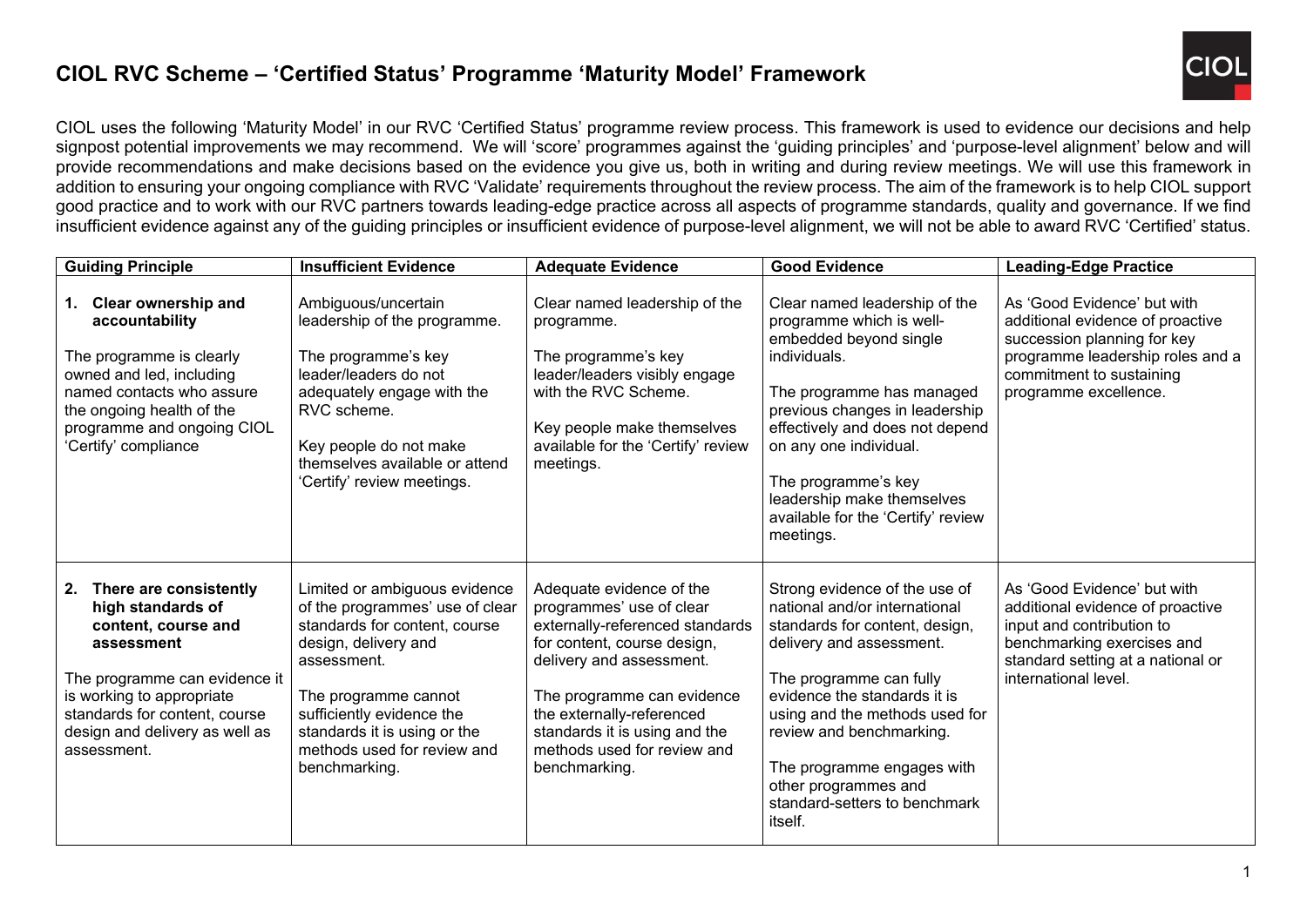

## **CIOL RVC Scheme – 'Certified Status' Programme 'Maturity Model' Framework**

| <b>Guiding Principle</b>                                                                                                                                                                                                                            | <b>Insufficient Evidence</b>                                                                                                                                                                                                                                                             | <b>Adequate Evidence</b>                                                                                                                                                                                                                                      | <b>Good Evidence</b>                                                                                                                                                                                                                                                                                                                                                                                                                                                                           | <b>Leading-Edge Practice</b>                                                                                                                                                                                                                           |
|-----------------------------------------------------------------------------------------------------------------------------------------------------------------------------------------------------------------------------------------------------|------------------------------------------------------------------------------------------------------------------------------------------------------------------------------------------------------------------------------------------------------------------------------------------|---------------------------------------------------------------------------------------------------------------------------------------------------------------------------------------------------------------------------------------------------------------|------------------------------------------------------------------------------------------------------------------------------------------------------------------------------------------------------------------------------------------------------------------------------------------------------------------------------------------------------------------------------------------------------------------------------------------------------------------------------------------------|--------------------------------------------------------------------------------------------------------------------------------------------------------------------------------------------------------------------------------------------------------|
| <b>Embedded quality and</b><br>3.<br>continual improvement<br>The programme can evidence<br>appropriate quality assurance<br>processes, regular reviews and<br>cycles of innovation and<br>improvement                                              | Limited or ambiguous evidence<br>of quality assurance processes,<br>regular reviews and cycles of<br>innovation and improvement.<br>The programme cannot<br>sufficiently evidence the quality<br>processes it is using or the<br>methods used for review,<br>innovation and improvement. | Adequate evidence of quality<br>assurance processes, regular<br>reviews and cycles of<br>innovation and improvement.<br>The programme can evidence<br>the quality processes it is using<br>and the methods used for<br>review, innovation and<br>improvement. | Strong evidence of quality<br>assurance processes, regular<br>reviews and cycles of<br>innovation and improvement.<br>The programme can fully<br>evidence the quality processes<br>it is using and the methods<br>used for review, innovation and<br>improvement.<br>The programme engages with<br>external/independent<br>review/reviewers on the quality<br>processes it is using and on the<br>methods used for review.<br>innovation and improvement to<br>challenge and benchmark itself. | As 'Good Evidence' but with<br>additional evidence of proactive<br>input and contribution to quality<br>assurance approaches, reviews<br>and programmes of innovation and<br>improvement and good practice at<br>a national or international level.    |
| 4. Appropriate staffing and<br><b>skills</b><br>The programme can evidence<br>appropriate staffing, the right<br>skills and a level of resourcing<br>which assures good outcomes<br>for learners, stakeholders and<br>the institution/organisation. | Limited or ambiguous evidence<br>of adequate staffing, resources,<br>planning and financial<br>sustainability.<br>The programme cannot<br>sufficiently evidence that is has<br>the resourcing it needs or<br>sustainability for the future.                                              | Adequate evidence of staffing,<br>resources, planning and<br>financial sustainability.<br>The programme can evidence<br>that is has the resourcing it<br>needs and has sustainability for<br>the future.                                                      | Strong evidence of staffing,<br>resources, planning and<br>ongoing financial sustainability.<br>The programme can fully<br>evidence that is has the<br>resourcing it needs and has<br>sustainability and prospects for<br>growth, wider engagement or<br>reach in future.<br>The programme engages with<br>other programmes on the levels<br>of human and financial<br>resources, skills and planning<br>processes it is using to<br>benchmark and improve itself.                             | As 'Good Evidence' but with<br>additional evidence of proactive<br>input and contribution to planning,<br>benchmarking, resource allocation<br>choices, staffing and training<br>approaches and good practice at a<br>national or international level. |